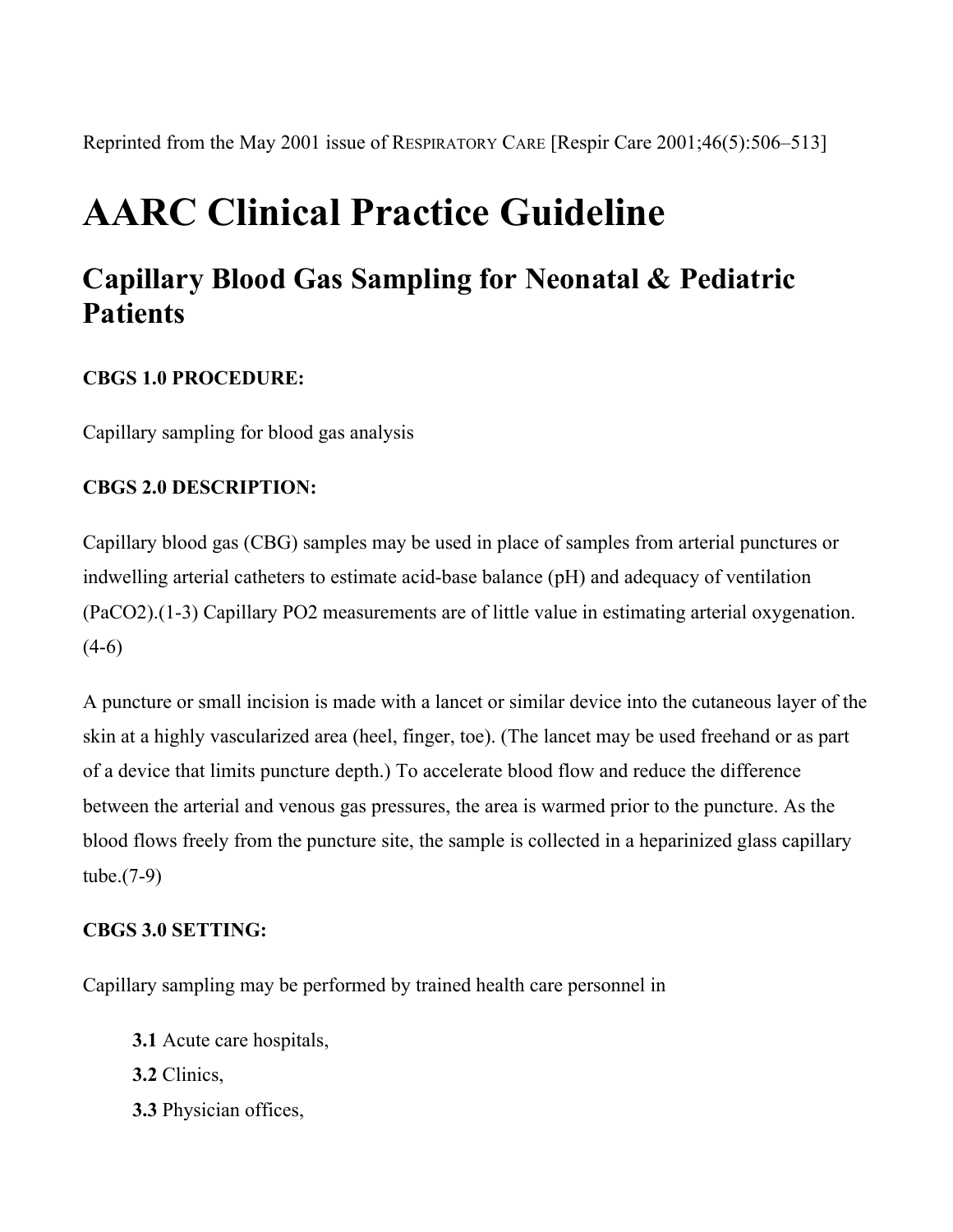**3.4** Extended care facilities,

**3.5** Homes.

# **CBGS 4.0 INDICATIONS:**

Capillary blood gas sampling is indicated when

**4.1** Arterial blood gas analysis is indicated but arterial access is not available.

**4.2** Noninvasive monitor readings are abnormal: transcutaneous values, end-tidal CO2, pulse oximetry.

**4.3** Assessment of initiation, administration, or change in therapeutic modalities (ie, mechanical ventilation) is indicated.

**4.4** A change in patient status is detected by history or physical assessment.

**4.5** Monitoring the severity and progression of a documented disease process is desirable.

# **CBGS 5.0 CONTRAINDICATIONS:**

**5.1** Capillary punctures should not be performed

**5.1.1** at or through the following sites:(10)

**5.1.1.1** posterior curvature of the heel, as the device may puncture the bone;

(11)

**5.1.1.2** the heel of a patient who has begun walking and has callus development;(12)

**5.1.1.3** the fingers of neonates (to avoid nerve damage);(13)

**5.1.1.4** previous puncture sites;(14,15)

**5.1.1.5** inflamed, swollen, or edematous tissues; (14,15)

**5.1.1.6** cyanotic or poorly perfused tissues; (14,15)

**5.1.1.7** localized areas of infection; (14,15)

**5.1.1.8** peripheral arteries.

**5.1.2** on patients less than 24 hours old, due to poor peripheral perfusion;(1)

**5.1.3** when there is need for direct analysis of oxygenation; (1-3)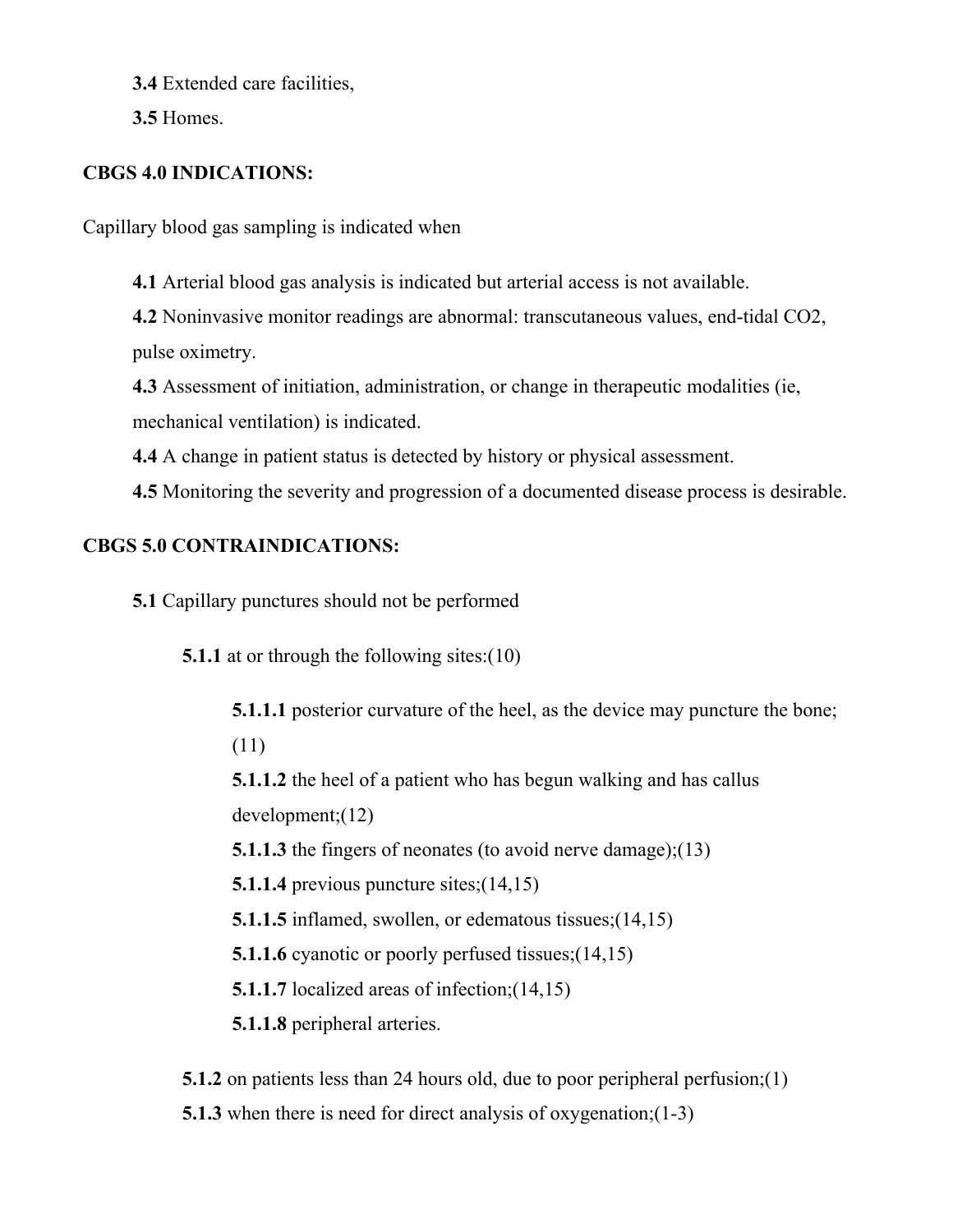**5.1.4** when there is need for direct analysis of arterial blood;

#### **5.2** Relative contraindications include

**5.2.1** peripheral vasoconstriction; (1)

**5.2.2** polycythemia (due to shorter clotting times);(1)

**5.2.3** hypotension may be a relative contraindication.(1)

# **CBGS 6.0 HAZARDS/COMPLICATIONS:**

# **6.1** Infection

**6.1.1** Introduction of contagion at sampling site and consequent infection in patient, including calcaneus osteomyelitis(9,16) and cellulitis

**6.1.2** Inadvertent puncture or incision and consequent infection in sampler

- **6.2** Burns
- **6.3** Hematoma

**6.4** Bone calcification(14)

**6.5** Nerve damage(9)

**6.6** Bruising

**6.7** Scarring(12)

**6.8** Puncture of posterior medial aspect of heel may result in tibial artery laceration(11)

**6.9** Pain

**6.10** Bleeding

**6.11** Inappropriate patient management may result from reliance on capillary PO2 values. (17,18)

# **CBGS 7.0 LIMITATIONS OF METHOD/ VALIDATION OF RESULTS:**

**7.1** Limitations

**7.1.1** Inadequate warming of the site prior to a puncture may result in capillary values that correlate poorly with arterial pH and PCO2 values.(19,20)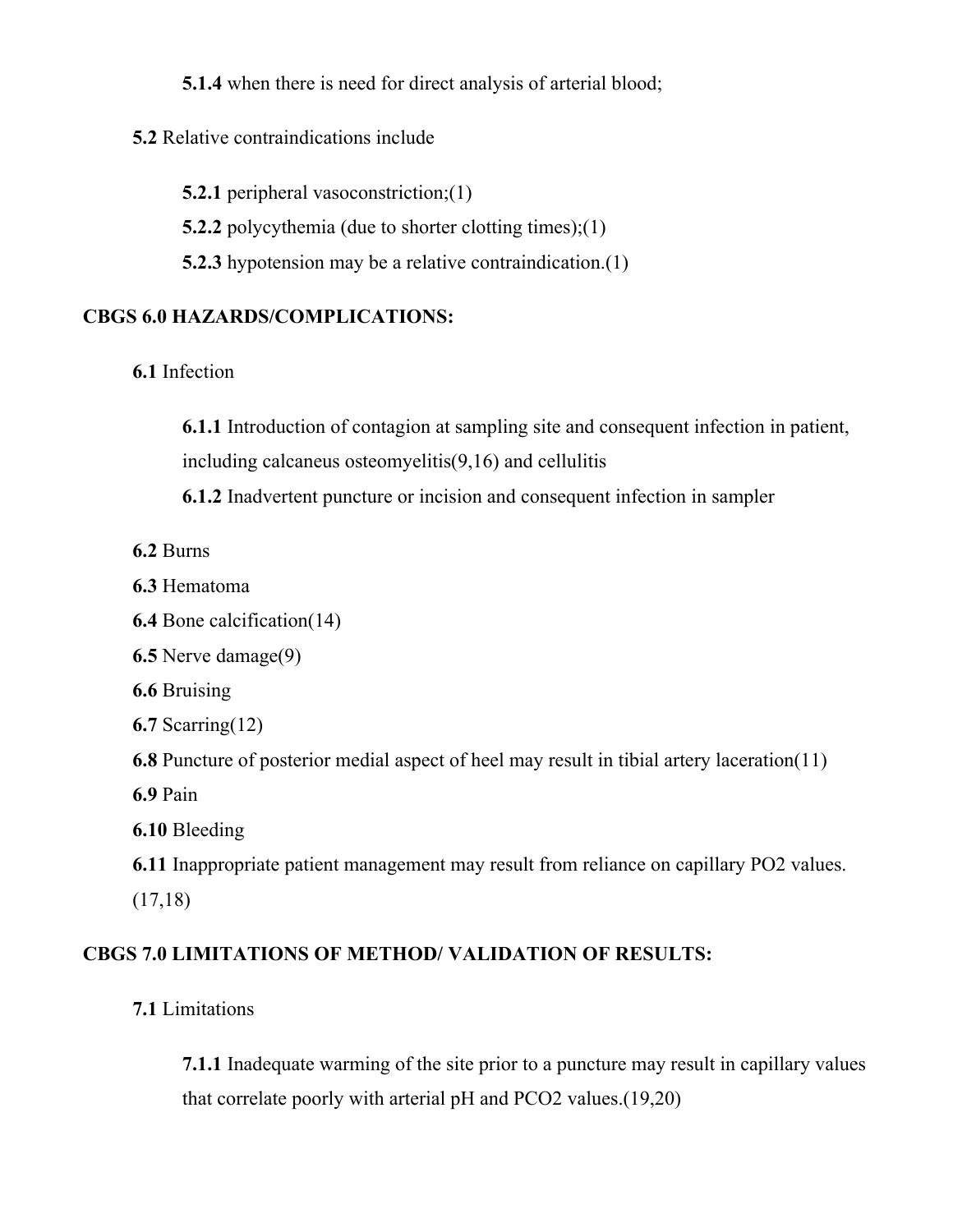**7.1.2** Undue squeezing of the puncture site may result in venous and lymphatic contamination of the sample.(14)

**7.1.3** A second puncture may be needed to obtain an adequate amount of blood for analysis.

**7.1.4** Variability in capillary PO2 values precludes using these samples for assessing oxygenation status.(1,2,3,18,20,21)

**7.2** Validation of results

**7.2.1** Sample must be anticoagulated and obtained anaerobically with capillary tube filled completely and air bubbles expelled immediately. Sample should be immediately chilled or analyzed within 10-15 minutes if left at room temperature.(22) **7.2.2** A respiratory assessment of the patient should be documented in the medical record at the time a capillary sample is performed (See 11.0 Monitoring). **7.2.3** An arterial sample may be analyzed to compare with the capillary pH and PCO2 values.

# **CBGS 8.0 ASSESSMENT OF NEED:**

Capillary blood gas sampling is an intermittent procedure and should be performed when a documented need exists. Routine or standing orders for capillary puncture are not recommended. The following may assist the clinician in assessing the need for capillary blood gas sampling:

**8.1** History and physical assessment;(23)

**8.2** Noninvasive respiratory monitoring values

**8.2.1** Pulse oximetry;(23) **8.2.2** Transcutaneous values; **8.2.3** End-tidal CO2 values;

**8.3** Patient response to initiation, administration, or change in therapeutic modalities;(23- 25)

**8.4** Lack of arterial access for blood gas sampling.(1-3)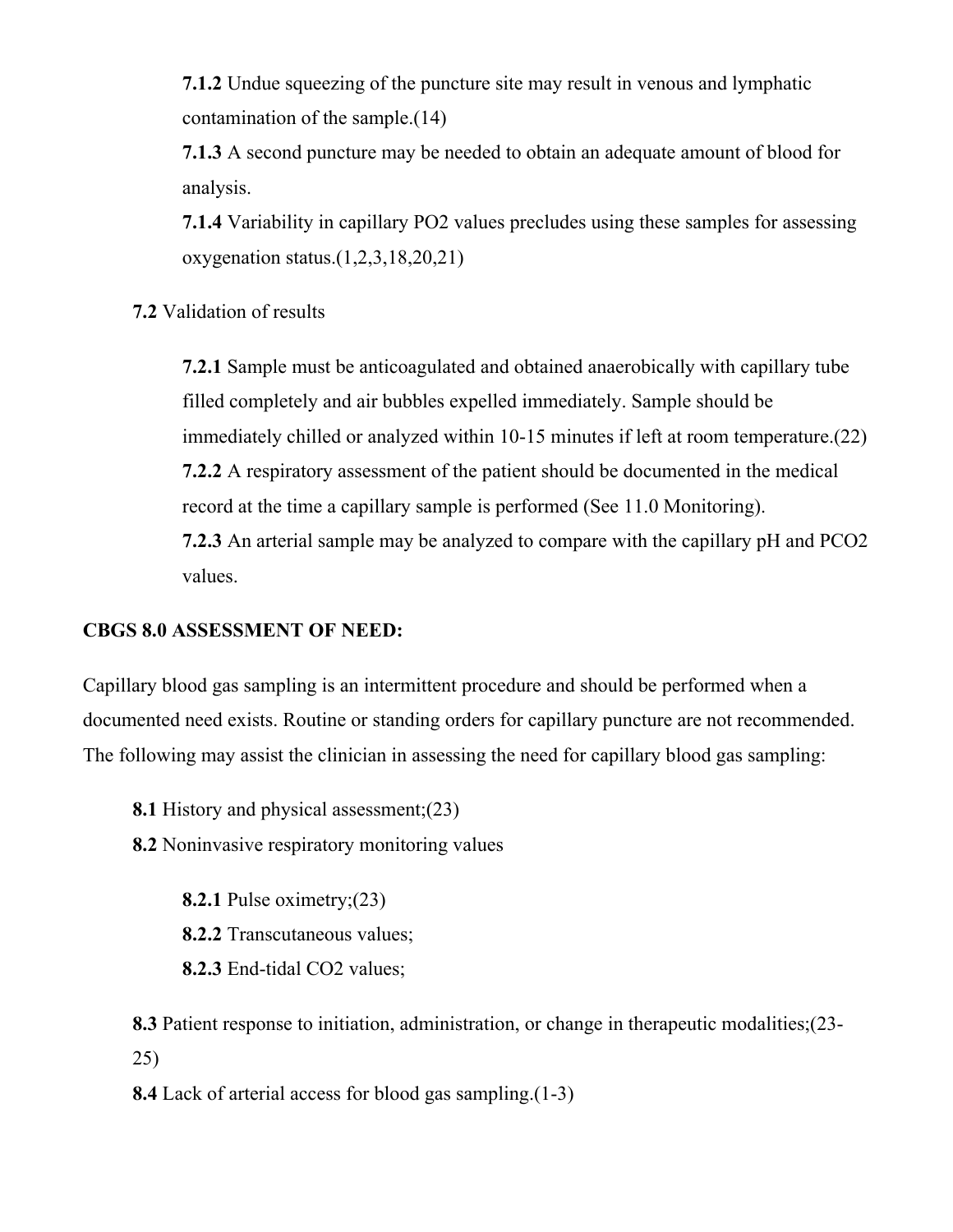# **CBGS 9.0 ASSESSMENT OF TEST QUALITY:**

Sampling of capillary blood is useful for patient management only if the procedure is carried out according to an established quality assurance program. The validity of the test may be jeopardized if any of the following occur:(10,26,27)

**9.1** The sample is contaminated by air;

**9.2** Clots prevent accurate analysis;

**9.3** Quantity of sample is insufficient for analysis;

**9.4** Analysis of sample is delayed ( $> 15$  minutes for samples at room temperature, or  $> 60$ minutes for samples held at  $4^{\circ}$ C).(22)

#### **CBGS 10.0 RESOURCES:**

**10.1 Equipment:** Single puncture-preheparinized glass capillary (eg, Natelson) tubes, metal fleas, magnet, clay/wax sealant or caps, lancet to make incision < 2.5 mm in depth, gauze/cotton balls, ice, gloves, skin antiseptic, warm and moist cloth/diaper or commercially prepared warming pads (42°C), sharps container, labeling materials(10) **10.2 Personnel:** Capillary sampling must be performed under direction of a physician. Individuals who perform capillary sampling should have a background in mathematics and science and specific training in capillary blood sampling and related procedures. They must competently demonstrate capillary blood gas sampling and undergo periodic skills assessment of technique: implementation of Universal Precautions; success at obtaining a quality sample; preparation, storage and transport of specimens; documentation; and post sampling site care and/or complication rate.(10,28,29)

#### **CBGS 11.0 MONITORING:**

The following should be monitored and documented in the medical record as part of the capillary sampling procedure:

**11.1** FIO2 or prescribed oxygen flow;(10,23,28,29)

**11.2** Oxygen administration device or ventilator settings;(10,23,27,28)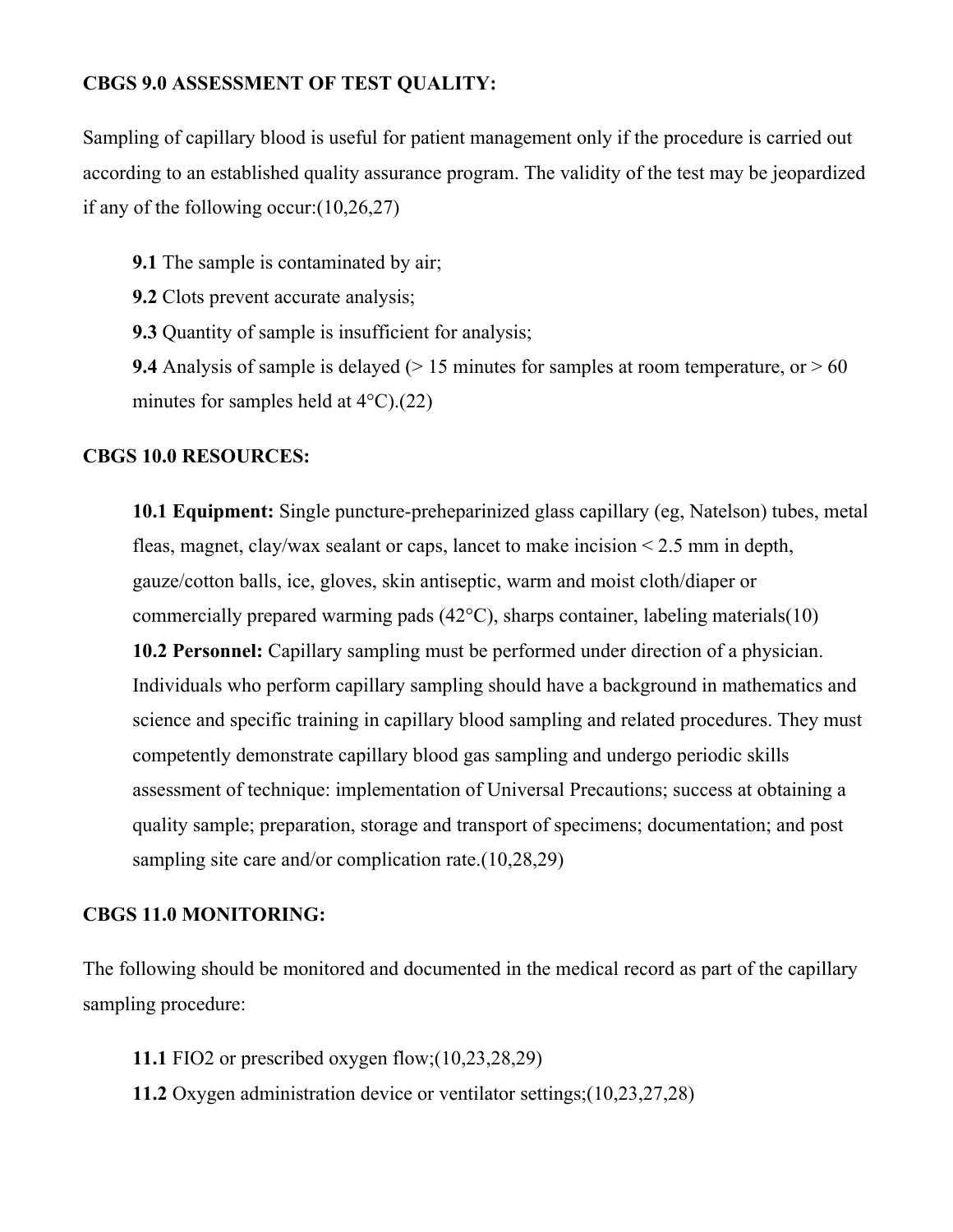**11.3** Free flow of blood without the necessity for `milking' the foot or finger to obtain a sample;(10,14)

**11.4** Presence/absence of air or clot in sample;(10,26,27)

**11.5** Patient temperature, respiratory rate, position or level of activity, and clinical appearance;(10,27)

**11.6** Ease or difficulty of obtaining sample;(10,27,28)

**11.7** Appearance of puncture site;(14,15)

**11.8** Complications or adverse reactions to the procedure;

**11.9** Date, time, and sampling site;(10)

**11.10** Noninvasive monitoring values: transcutaneous O2 & CO2, end-tidal CO2, and/or pulse oximetry;(23)

**11.11** Results of the blood gas analysis.

# **CBGS 12.0 FREQUENCY:**

The frequency of capillary sampling should depend upon the clinical status of the patient and the indications for performing the procedure, not upon a prescribed frequency.

**12.1** Those patients requiring frequent CBGs should be considered candidates for placement of an indwelling arterial access for blood gas sampling or noninvasive monitoring techniques, to limit trauma associated with repeated punctures.

**12.2** Repeated puncture of the foot/finger increases the risk of scarring or serious laceration. Care should be exercised to alternate the sampling site for patients requiring multiple punctures.(14,15)

# **CBGS 13.0 INFECTION CONTROL:**

**13.1** Universal Precautions as published by the Centers for Disease Control and directives issued by the Department of Labor concerning occupational exposure to blood-borne pathogens must be followed during capillary sampling.(29,30)

**13.2** Aseptic techniques should be employed due to the invasive nature of this procedure. Punc-ture site should be cleaned with antiseptic solution.(10)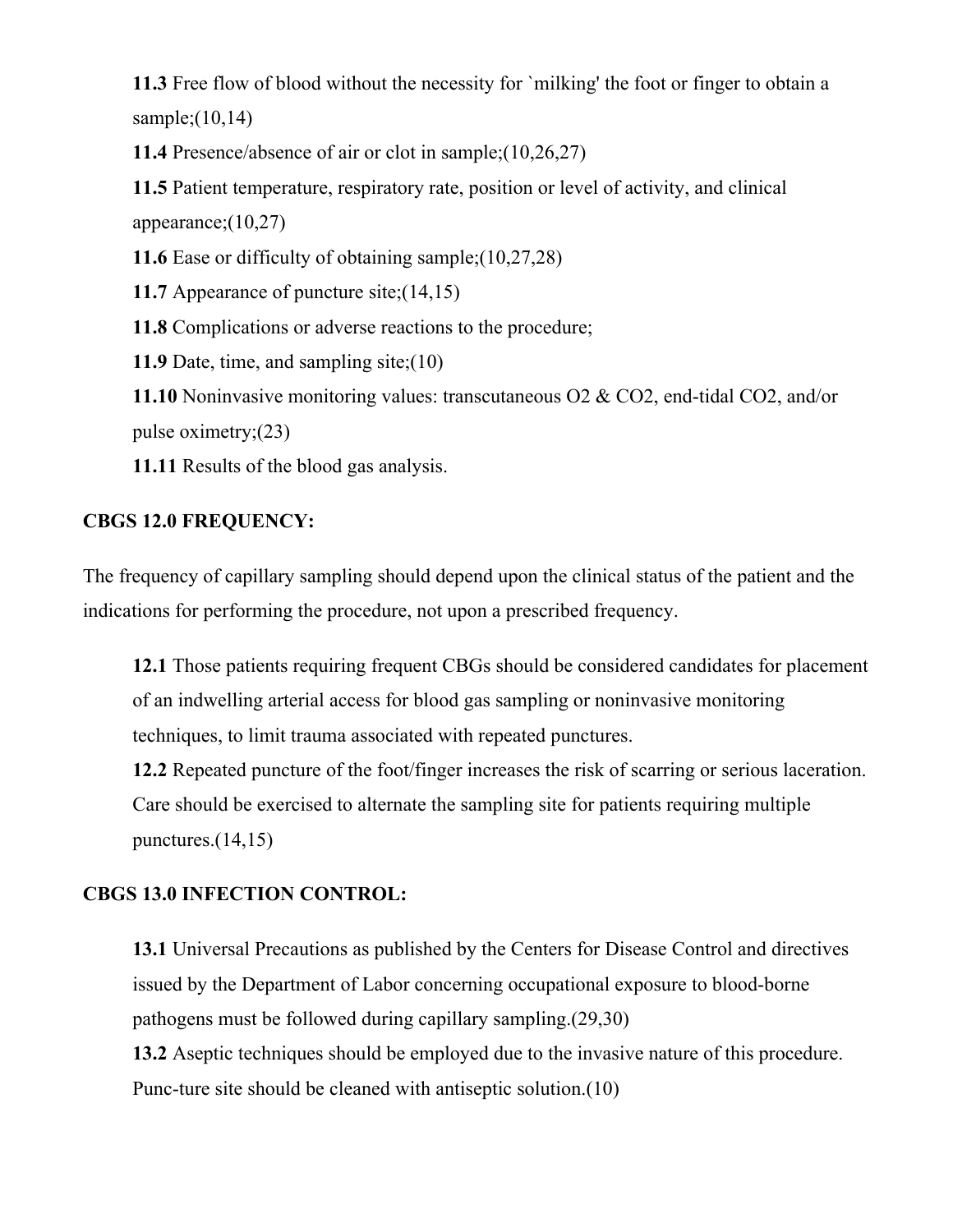**13.3** Blood specimens, contaminated materials, and lancets must be disposed of in appropriate containers.(29)

**13.4** Gloves should be worn by caregivers to protect against blood splashes on sores or skin breaks.(29)

#### *Perinatal-Pediatrics Guidelines Committee:*

*Lynne K Bower RRT,* Chairman, Boston MA *Sherry L Barnhart RRT,* Mattoon IL *Peter Betit BS RRT,* Boston MA *Barbara Hendon BA RCP RRT,* Wylie TX *Joanne Masi-Lynch BS RRT,* Salt Lake City UT *Barbara G Wilson MEd RRT,* Durham NC

#### **REFERENCES**

- 1. Koch G, Wendel H. Comparison of pH, carbon dioxide tension, standard bicarbonate and oxygen tension in capillary blood and in arterial blood during the neonatal period. Acta Paediatr Scand 1967;56:10-16.
- 2. Duc GV, Cumarasamy N. Digital arteriolar oxygen tension as a guide to oxygen therapy of the newborn. Biol Neonate 1974;24:134-137.
- 3. McLain BI, Evans J, Dear PFR. Comparison of capillary and arterial blood gas measurements in neonates. Arch Dis Child 1988;63:743-747.
- 4. Desai SD, Holloway R, Thambiran AK, Wesley AG. A comparison between arterial and arterialized capillary blood in infants. S Afr Med J 1967;41:13-15.
- 5. Corbet AJS, Burnard ED. Oxygen tension measurements on digital blood in the newborn. Pediatrics 1970;46:780-782.
- 6. Karna P, Poland RL. Monitoring critically ill newborn infants with digital capillary blood samples: an alternative. J Pediatr 1978;92:270-273.
- 7. Blumenfeld TA, Turi GK, Blanc WA. Recommended site and depth of newborn heel skin punctures based on anatomical measurements and histopathology. Lancet 1979;1:230-233.
- 8. Phelan S. Phlebotomy techniques. Chicago: American Society of Clinical Pathologists,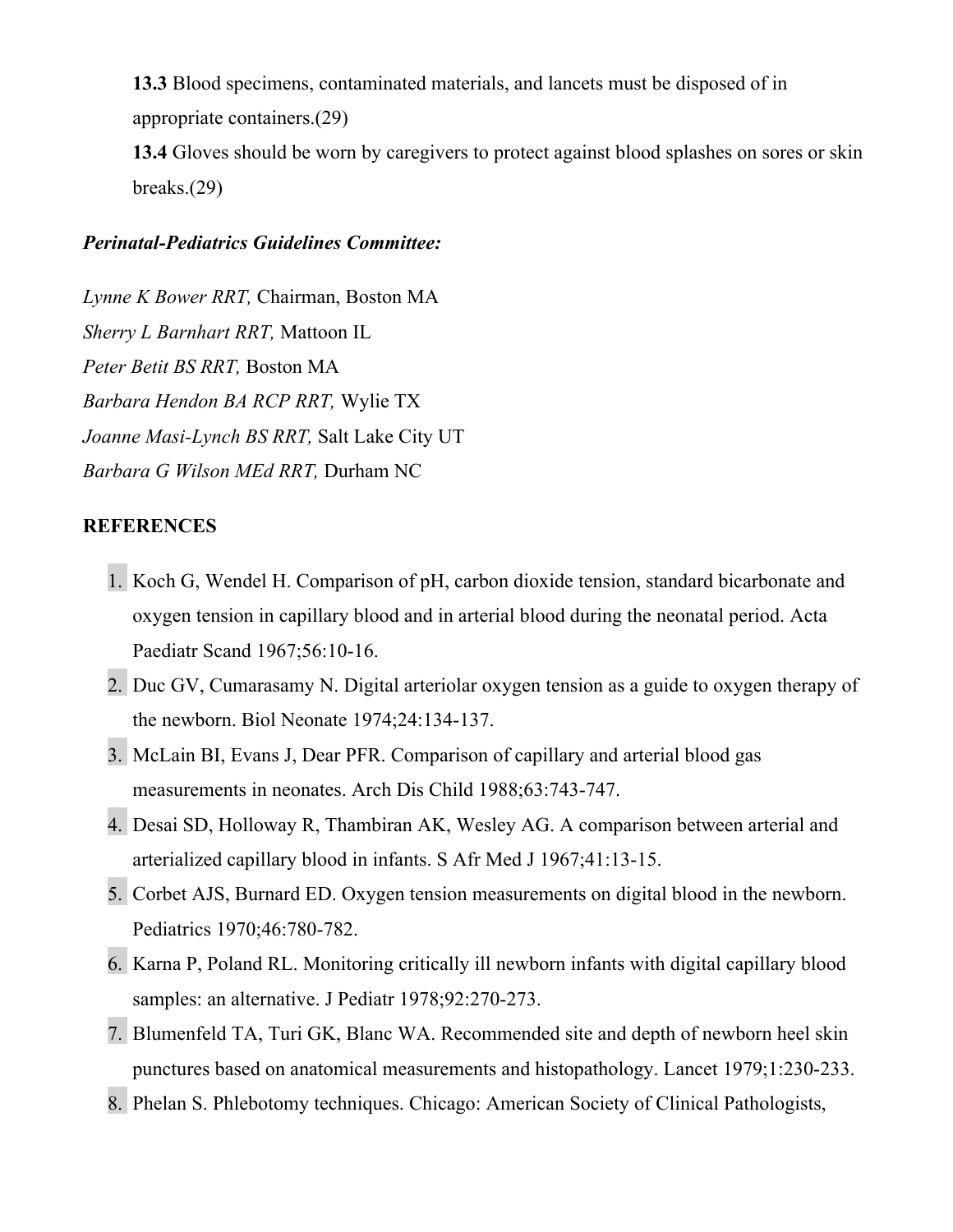1993.

- 9. Pendergraph GE. Handbook of phlebotomy, 3rd ed. Philadelphia: Lea & Febiger, 1992:82- 89.
- 10. National Committee for Clinical Laboratory Standards. Procedures for the collection of diagnostic blood specimens by skin puncture, 3rd ed. Villanova PA: NCCLS, 1992.
- 11. Kisling JA, Schreiner RL. Techniques of obtaining arterial blood from newborn infants. Respir Care 1977;22: 513-518.
- 12. Sell EJ, Hansen RC, Struck-Pierce S. Calcified nodules on the heel: a complication of neonatal intensive care. J Pediatr 1980;96:473-475.
- 13. Powers WF. Digital capillary sampling (letter). J Pediatr 1978;93(4):729-730.
- 14. Meites S. Skin puncture and blood collecting techniques for infants: update and problems. In: Meites S, ed. Pediatric clinical chemistry, 3rd ed. Washington DC: American Association for Clinical Chemistry, 1989:5-15.
- 15. College of American Pathologists. So you're going to collect a blood specimen, 5th ed. Northfield IL: College of American Pathologists, 1992.
- 16. Lilien LD, Harris VJ, Ramamurthy RS, Pildes RS. Neonatal osteomyelitis of the calcaneus: complication of heel puncture. J Pediatr 1976;88:478-480.
- 17. Graham G, Kenny MA. Changes in transcutaneous oxygen tension during capillary bloodgas sampling. Clin Chem 1980;26:1860-1863.
- 18. Courtney SE, Weber KR, Breakie LA, Malin SW, Bender CV, Guo SM, Siervogel RM. Capillary blood gases in the neonate: a reassessment and review of the literature. Am J Dis Child 1990;144:168-172.
- 19. Gandy G, Grann L, Cunningham N, et al. The validity of pH and PCO2 measurements in capillary samples in sick and healthy newborn infants. Pediatrics 1964;34:192-197.
- 20. Hunt CE. Capillary blood sampling in the infant: usefulness and limitations of two methods of sampling, compared with arterial blood. Pediatrics 1973;51:501-506.
- 21. Folger GM Jr, Kouri P, Sabbah HN. Arterialized capillary blood sampling in the neonate: a reappraisal. Heart Lung 1980;9:521-526.
- 22. Thomsen A. Arterial blood sampling in small infants. Acta Paediatr 1964;53:237-240.
- 23. Raffin TA. Indications for arterial blood gas analysis. Ann Intern Med 1986;105:390-398.